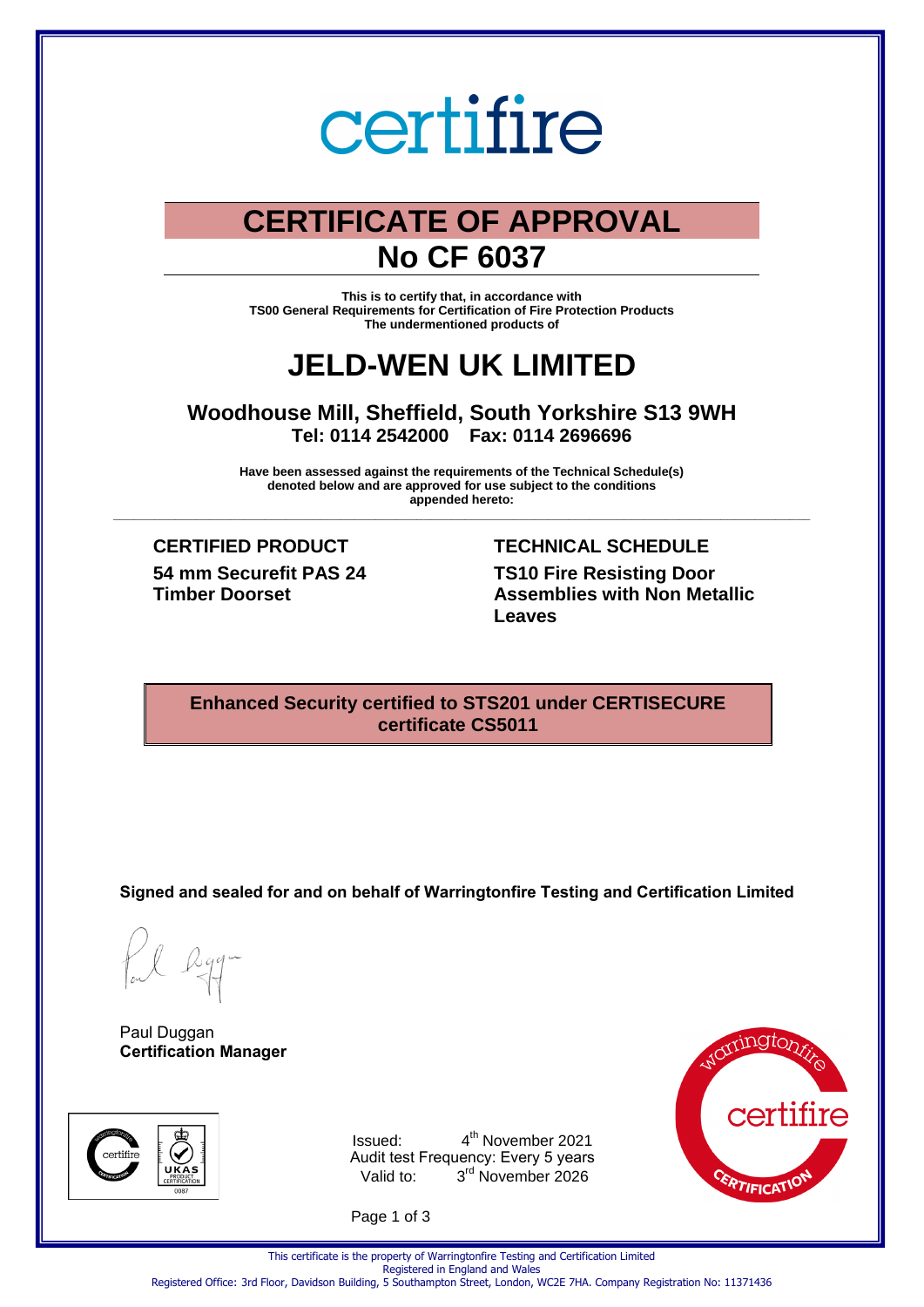# certifire

# **CERTIFICATE No CF 6037 JELD-WEN UK LIMITED**

# **JELD-WEN UK LIMITED - 54 mm Securefit PAS 24 Timber Doorset**

This approval relates to the use of the above doorsets in providing fire resistance of 60 minutes integrity as defined in BS 476: Part 22: 1987. Subject to the undermentioned conditions, the doorsets would be expected to meet the relevant requirements of BS 9999 for FD60 doorsets when used in accordance with the provisions therein.

- 1. This certification is provided to the client for their own purposes and we cannot opine on whether it will be accepted by Building Control authorities or any other third parties for any purpose.
- 2. The doorsets are approved on the basis of:
	- i) Initial type testing
	- ii) A design appraisal against TS10
	- iii) Inspection and surveillance of factory production control
	- iv) Certification under a CERTIFIRE approved Quality Management System
	- v) Audit testing in accordance with TS10
- 3. The doorsets comprise cellulosic cored leaves for use with timber frames, with intumescent edge seals (ITT FD60).
- 4. This approval is applicable to complete doorsets. It is a condition of this approval that an agreed Data Sheet accompanies the product and is complied with in its entirety. Failure to do so will invalidate this approval and may jeopardise the fire performance of the doorset.
- 5. This approval is applicable to single-acting, single-leaf, unglazed, latched open in ITT doorsets at leaf dimensions up to those given in Table 1 & Table 2 below:

| <b>Doorset configuration</b> | Max. Height (mm) | Max. Width (mm)   | Max. Area $(m2)$ |
|------------------------------|------------------|-------------------|------------------|
| Single-Acting, Single-Leaf   | 2040 mm high     | 936 mm wide       | 1.90 $m2$        |
| Latched - Open in            | (at 936 mm wide) | (at 2040 mm high) |                  |



| <b>Doorset configuration</b>                                              | <b>Max. Frame Height (mm)</b>       | <b>Max. Frame Width (mm)</b>      |
|---------------------------------------------------------------------------|-------------------------------------|-----------------------------------|
| Single-Acting, Single-Leaf<br>Latched<br>Without sidelights and toplights | $2104$ mm high<br>(at 1016 mm wide) | 1016 mm wide<br>(at 2104 mm high) |

# **Table 2.**

**Note:** Under no circumstances must either the maximum height or maximum width shown in the tables above be exceeded without separate CERTIFIRE approval.

Page 2 of 3 Signed E/128 & E/365

fl egr

Issued: 4 Valid to:

4<sup>th</sup> November 2021 3<sup>rd</sup> November 2026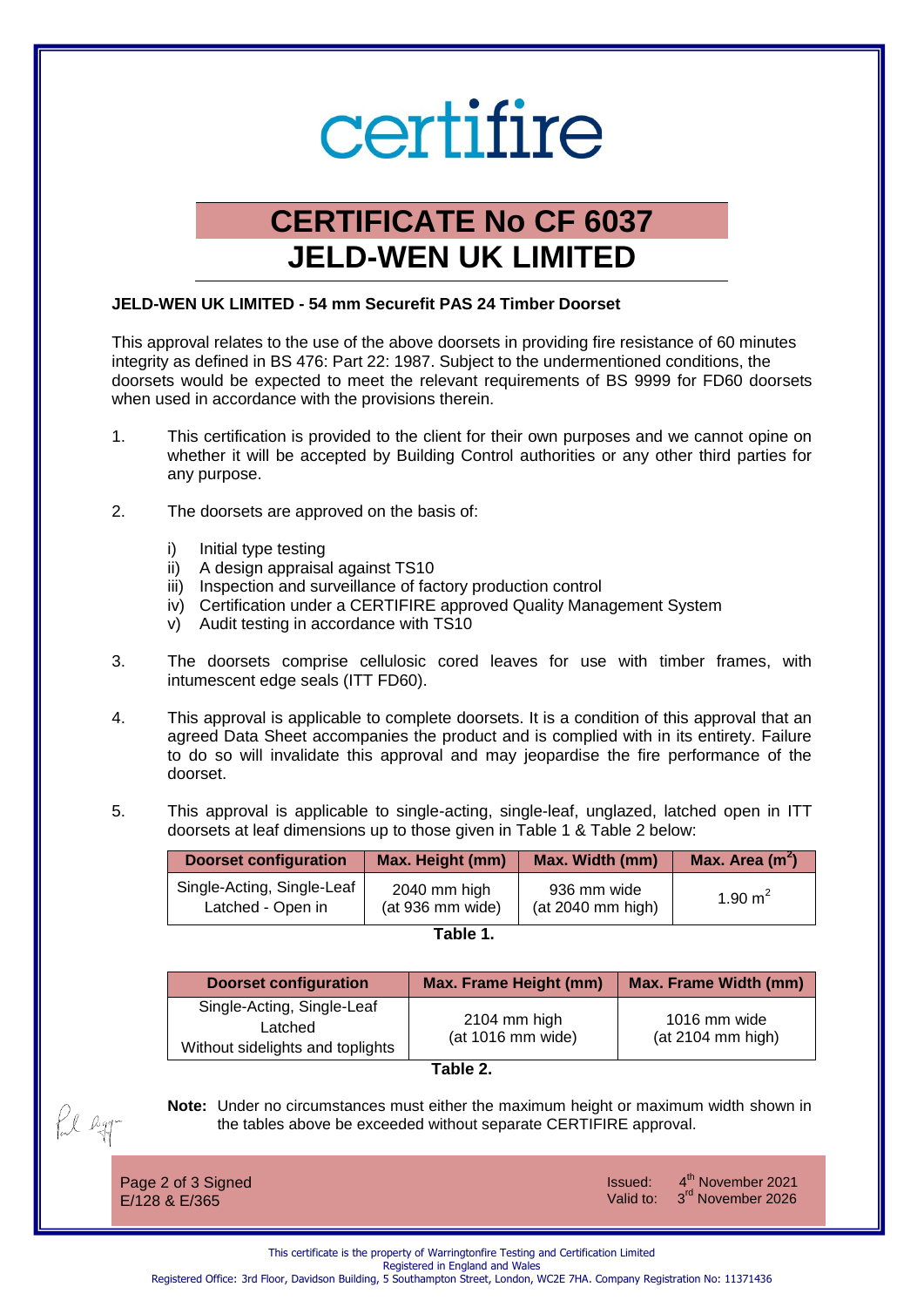# certifire

# **CERTIFICATE No CF 6037 JELD-WEN UK LIMITED**

# **JELD-WEN UK LIMITED - 54 mm Securefit PAS 24 Timber Doorset**

- 6. Glazing shall not be included within these doorsets.
- 7. Hardware items, including closing devices and intumescent fire seals, shall be as specified in the data sheet.
- 8. The doorsets shall be mechanically fixed to wall constructions having a fire resistance of at least 60 minutes.
- 9. Labels to the CERTIFIRE/CERTISECURE design referencing CERTIFIRE, CERTISECURE, FD60, PAS24 D, JELD-WEN (UK) Ltd, CERTIFIRE certificate No. CF 6037 and CERTISECURE certificate No. CS 5011 shall be affixed to each doorset in the prescribed position.
- 10. The approval relates to on-going production. The Product and/or its immediate packaging is identified with the manufacturer's name, the product name or number, the CERTIFIRE name or name and mark, together with the CERTIFIRE certificate number and application where appropriate.

fil egg-

Page 3 of 3 Signed E/128 & E/365

Issued: 4 4<sup>th</sup> November 2021 Valid to: 3<sup>rd</sup> November 2026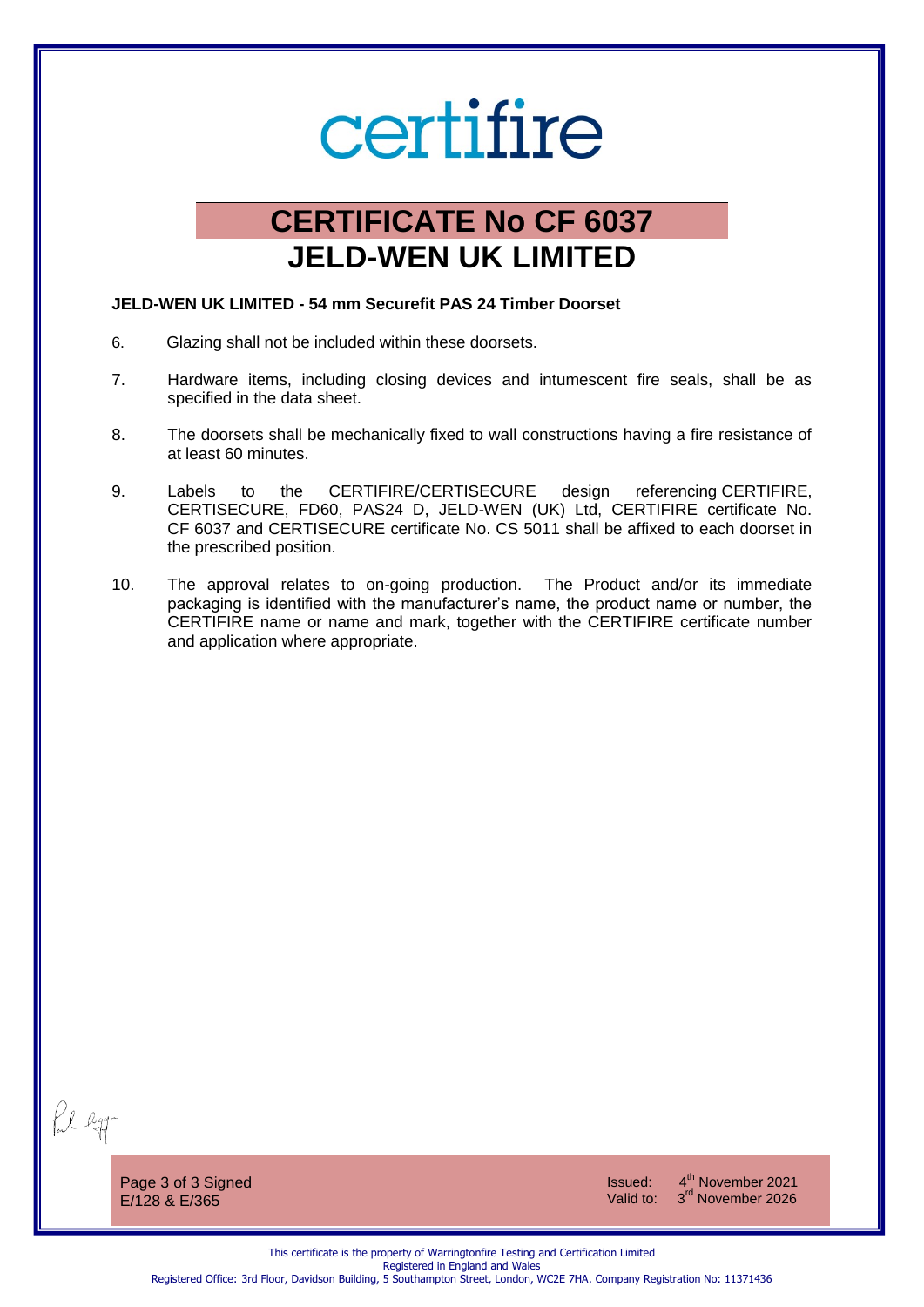# **CF 6037 DATA SHEET**

# **1. General**

This doorset has been tested and is certified by CERTIFIRE as being capable of providing fire resistance of 60 minutes integrity as defined in BS 476: Part 22: 1987, when installed in accordance with the following conditions. Subject to these, the doorset will meet the relevant requirements of BS 9999 for FD60 when used in accordance with the provisions therein.

In recognition of this the leaf carries a prefixed label on the top or hanging edge of the door issued under the terms of the CERTIFIRE scheme. This label uniquely identifies the doorset, the manufacture of which complies with a CERTIFIRE approved Quality Management System and is subject to on-going surveillance. **This label shall not be removed.**

It is emphasised that the certification is conditional upon the following instructions being complied with in their entirety. Failure to do so will invalidate this approval and may jeopardise the fire performance of the doorset. Doorsets supplied pre-fitted with components by JELD-WEN UK Limited may be considered to meet the requirements in respect of those items.

# **2. Door Leaf Dimensions**

This approval is applicable to single-action, single, latched, assemblies at leaf dimensions up to those detailed within Table 1 & Table 2 below:

| <b>Doorset configuration</b> | Max. Height (mm) | Max. Width (mm)   | Max. Area $(m2)$ |
|------------------------------|------------------|-------------------|------------------|
| Single-Acting, Single-Leaf   | 2040 mm high     | 936 mm wide       | 1.90 $m^2$       |
| Latched - Open in            | (at 936 mm wide) | (at 2040 mm high) |                  |

| <b>Doorset configuration</b>               | Max. Frame Height (mm) | <b>Max. Frame Width (mm)</b> |
|--------------------------------------------|------------------------|------------------------------|
| Single-Acting, Single-Leaf                 | 2104 mm high           | 1016 mm wide                 |
| Latched - Without sidelights and toplights | (at 1016 mm wide)      | (at 2104 mm high)            |
| <b>THE</b>                                 |                        |                              |

| ⊿b'<br>ı | - |
|----------|---|
|----------|---|

**Note:** Under no circumstances must either the maximum height or maximum width shown in the tables above be exceeded without separate CERTIFIRE approval.

# **3. Door Frames**

To be in accordance with the following specification:

| Material    | Hardwood (Excluding Ash, Beech & Iroko)                           |  |
|-------------|-------------------------------------------------------------------|--|
| Density:    | 500 kg/m <sup>3</sup> min.                                        |  |
| Dimensions: | 87 mm wide by 57 mm thick with a 56 mm wide by 13 mm deep rebate. |  |

All frames will comply with the following requirements:

| Jointing: | Double tenon joint, screwed, and glued, screw fixed with 2 No. 10 by 70<br>mm hardened single thread woodscrew |
|-----------|----------------------------------------------------------------------------------------------------------------|
|           | Door to frame gaps:   Not to exceed 4 mm except at the threshold where 10 mm is permitted.                     |

# **4. Overpanels / Sidepanels**

Not permitted.

# **5. Glazed Fanlights**

Not permitted.

| Jeld-Wen UK Limited | Page 1 of 8   |
|---------------------|---------------|
| Data Sheet CF6037   | November 2021 |
|                     |               |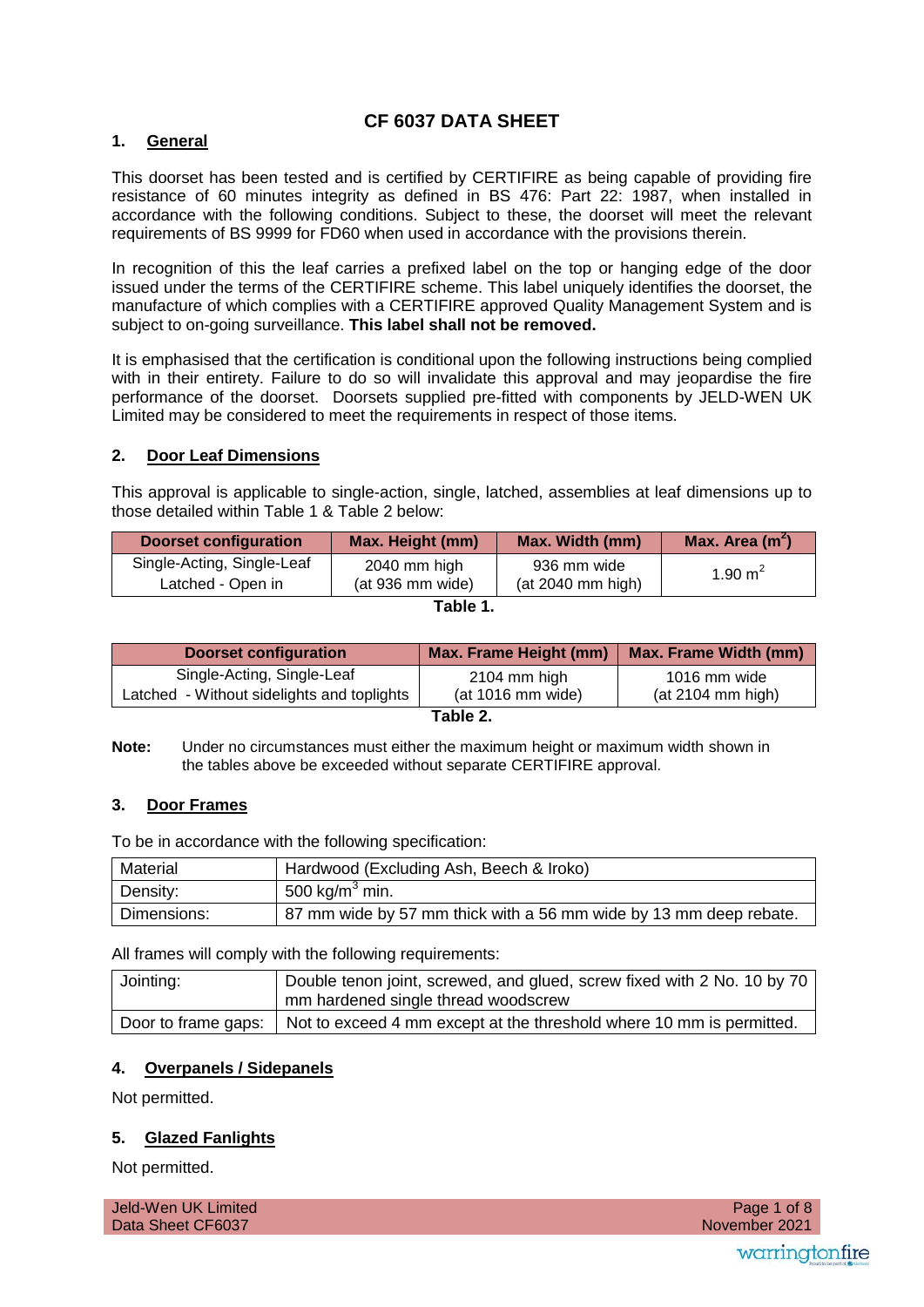# **6. Supporting Construction**

The doorsets are approved to be installed in brick, block, masonry or timber stud of minimum thickness 87mm, providing at least 60 minutes fire resistance. Where stud partitions are used these should be suitably constructed to provide a secure fixing for the doorsets as recommended by the partition manufacturer.

# **7. Installation:**

The opening may be lined with hardwood which shall be continuous and of minimum width, 87 mm. Each door frame jamb to be fixed through to the wall at not less than four points with steel or nylon fixings at maximum 600 mm centres penetrating the wall to at least 50 mm. Architraves are optional with no restrictions on material, size or fixing.

Doorsets shall be installed as stated in BS 8214. Suitable CERTIFIRE approved lineal gap sealing systems may also be utilised to protect the frame/supporting construction gap, subject to the conditions contained within the relevant certificate.

The use of third party accredited installers provides a means of ensuring that installations have been conducted by knowledgeable contractors, to appropriate standards, thereby increasing the reliability of the anticipated performance in fire.

The bottom edge of the door leaf may be trimmed without limit, providing lippings are not fitted. Where the bottom door edge is lipped it shall be trimmed by a maximum of 3 mm.

Note that the maximum door to threshold gaps specified shall not be exceeded.

Top and vertical leaf edges shall not be trimmed.

#### **8. Glazed Apertures**

Not permitted.

# **9. Intumescent Seals**

CERTIFIRE certificated intumescent seals are required to be fitted to these doorsets as below.

| <b>Doorset</b><br>Configuration | <b>Position</b>                  | <b>Required Intumescent Specification</b>                                                                                        |  |
|---------------------------------|----------------------------------|----------------------------------------------------------------------------------------------------------------------------------|--|
|                                 | Head                             | 1 No. LP1504 15 mm wide by 4 mm thick Lorient Polyproducts Type<br>617 seal positioned 6.5 mm from the opening face of the frame |  |
| Single-acting                   |                                  | 1 No LP1504AS 15 mm wide by 4 mm thick Pyroplex 8700 seal<br>positioned 31 mm from the opening face of the frame*                |  |
| Latched                         | Single-leaf<br>Vertical<br>Edges | 1 No. LP1504 15 mm wide by 4 mm thick Lorient Polyproducts Type<br>617 seal positioned 6.5 mm from the opening face of the frame |  |
|                                 |                                  | 1 No LP1504AS 15 mm wide by 4 mm thick Pyroplex 8700 seal<br>positioned 31 mm from the opening face of the frame*                |  |

#### **For doorsets to BS476: Part 22 – classified as FD60 – Hardwood Frame**

**\*** The LP1504AS intumescent seal is to be to be uninterrupted whilst the LP1504 intumescent seal is fully interrupted at the hinge positions. Both intumescent seals may be partially interrupted at latch & hook bolt positions. See Table 1 for size restrictions

Intumescent strips cannot be changed from the specific size, type and location specified in the table above.

| Jeld-Wen UK Limited |  |
|---------------------|--|
| Data Sheet CF6037   |  |

 November 2021 Page 2 of 8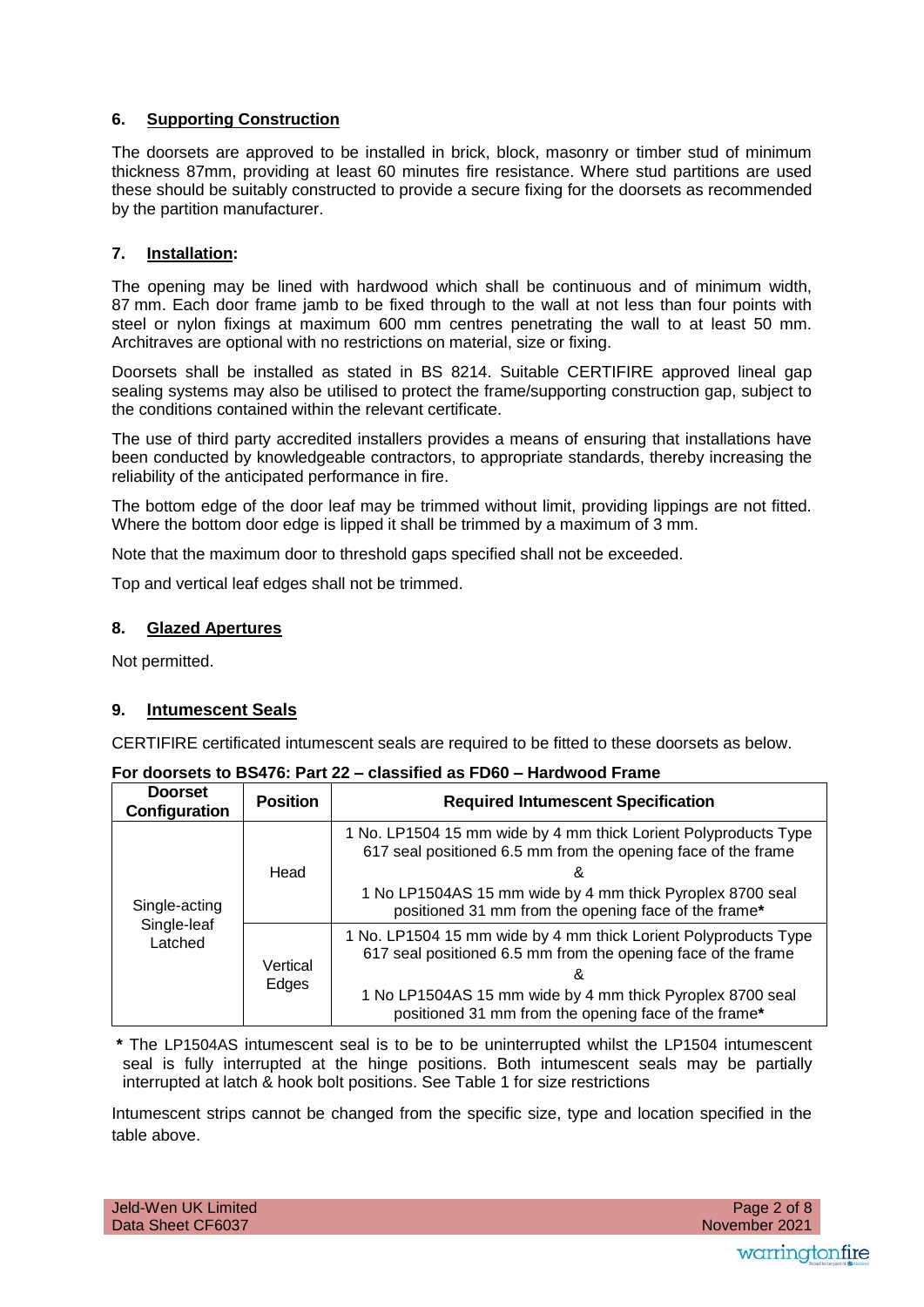Smoke seals may be included subject to the conditions contained within the relevant CERTIFIRE certificate for the smoke seal.

# **10. Hinges**

Hinges shall be CE marked against EN 1935 for use on 60 minute timber fire doorsets in accordance with the following specifications:

| Supplier:               | Cooke Brothers Ltd (JW branded)                                  |                                          |  |
|-------------------------|------------------------------------------------------------------|------------------------------------------|--|
| Description:            | Grade 13 hinge                                                   |                                          |  |
| Reference:              | 7730                                                             |                                          |  |
| <b>CERTIFIRE No.</b>    | CF351                                                            |                                          |  |
| Quantity:               | 3                                                                |                                          |  |
| Hinge Positions:*       | Top hinge:                                                       | 150 mm from top of door to top of hinge  |  |
|                         | Middle hinge:                                                    | 960 mm from top of door to top of hinge  |  |
|                         | Bottom hinge:                                                    | 1690 mm from top of door to top of hinge |  |
|                         | * The datum in all cases is the top of the hinge.                |                                          |  |
| Dimensions:             | Blade height:                                                    | 101.6 mm                                 |  |
|                         | Blade width:                                                     | 30.2 mm                                  |  |
|                         | <b>Blade thickness:</b>                                          | 3 mm $(\pm 0.25$ mm)                     |  |
|                         | Knuckle Ø:                                                       | 13 mm                                    |  |
|                         | Quantity:                                                        | 5 No. steel CSK wood screws per blade    |  |
| Fixings:                | Size:                                                            | 4.9 mm Ø by 32 mm long screws            |  |
| Intumescent protection: | 1 mm Interdens intumescent sheet material under all hinge blades |                                          |  |

# **11. Latches**

Doorsets shall be fitted with a Multipoint lock with a latch bolt to the central lock in accordance with the following specification options:

| Supplier:                  | <b>ERA Home Security</b>                          |                                                                       |
|----------------------------|---------------------------------------------------|-----------------------------------------------------------------------|
| Description:               | Lock:                                             | <b>ERA Holiday Multi Point lock</b>                                   |
|                            | Keep set:                                         | ERA Holiday Multi Point lock keep set                                 |
| Reference:                 | Lock:                                             | Multipoint lock with holiday function                                 |
|                            | Centre keep:                                      | 5401-85RE                                                             |
|                            | Hook keep:                                        | 5402-85RE                                                             |
| Case dimensions:           | Central:                                          | 222 mm high by 62.5 mm deep by 15 mm wide                             |
|                            | Top & Bottom:                                     | 60 mm high by 32 mm deep by 15 mm wide                                |
| Keep dimension:            | Centre keep:                                      | 252 mm high by 45 mm wide                                             |
|                            | Hook keep:                                        | 177 mm high by 35 mm wide                                             |
| Forend dimensions:         | 1572 mm high by 19 mm wide                        |                                                                       |
| Latchbolt material:        | <b>Steel</b>                                      |                                                                       |
| Position:                  | 1015 mm from top of door to centreline of spindle |                                                                       |
| Lock Configuration:        | Central:                                          | Engaged latchbolt                                                     |
| Intumescent<br>protection: | All lock cases:                                   | Fully wrapped with 1 mm thick Interdens intumescent<br>sheet material |
|                            | Forend:                                           | None required                                                         |
|                            | All keeps:                                        | None required                                                         |
| Fixings:                   | Lock                                              | 10No. No. 8 by 64 mm long CSK steel wood screws                       |
|                            | Centre Keep:                                      | 4No. No. 8 by 64 mm CSK steel wood screws                             |
|                            | Kook keep:                                        | 4No. No. 8 by 64 mm CSK steel wood screws                             |
|                            |                                                   |                                                                       |

 November 2021 Page 3 of 8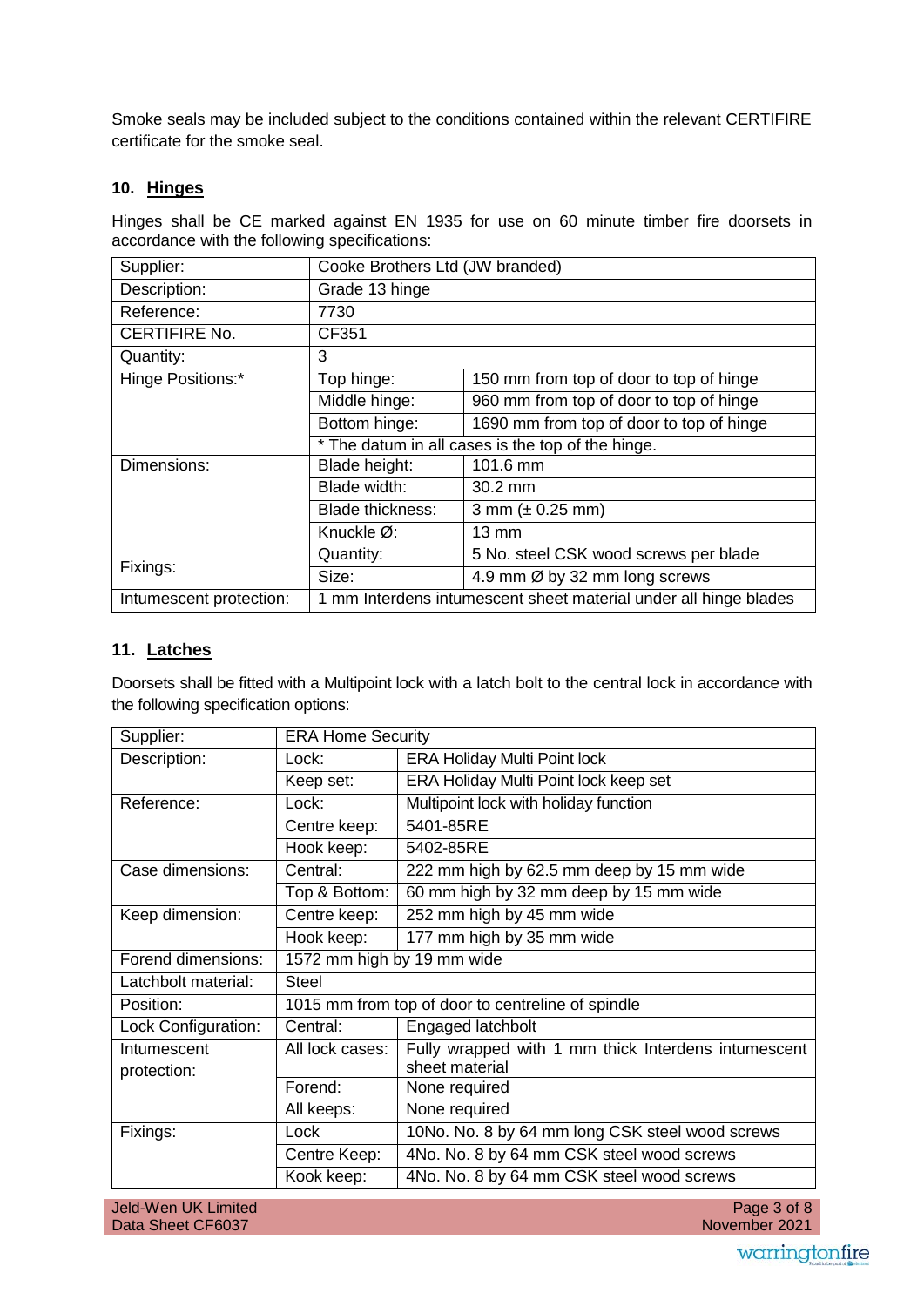Recessing for locks / forends / keeps shall result in a tight fit.

ERA Holiday locks shall be fitted with a cylinder in accordance with the following specification options:

| <b>Option 1</b> |                    |                                   |
|-----------------|--------------------|-----------------------------------|
| Cylinder:       | Supplier:          | Mila Hardware                     |
|                 | Description:       | Mila Anti Bump 1* Cylinder        |
|                 | Reference:         | 4050EDMBAB (Brass)                |
|                 |                    | 4050EDMNAB (Silver)               |
|                 | Certification ref: | KM535608                          |
|                 | Intumescent        | None required                     |
|                 | protection:        |                                   |
|                 | Fixings:           | 1No M5 by 60 mm machine screw     |
|                 | Note:              | For use with handle option 1 only |

# **Option 2**

| Supplier:          | <b>ISEO</b>                       |
|--------------------|-----------------------------------|
| Description:       | ISEO F6 1* Cylinder               |
| Reference:         | F6                                |
| Certification ref: | KM544418                          |
| Intumescent        | None required                     |
| protection:        |                                   |
| Fixings:           | 1No M5 by 60 mm machine screw     |
| Note:              | For use with handle option 1 only |
|                    |                                   |

| Option 3  |                    |                                   |
|-----------|--------------------|-----------------------------------|
| Cylinder: | Supplier:          | Eurospec / Carlisle Brass         |
|           | Description:       | Euro profile 1* Cylinder          |
|           | Reference:         | MPX6                              |
|           | Certification ref: | KM585549                          |
|           | Intumescent        | None required                     |
|           | protection:        |                                   |
|           | Fixings:           | 1No M5 by 60 mm machine screw     |
|           | Note:              | For use with handle option 1 only |

| <b>Option 4</b> |                    |                                          |
|-----------------|--------------------|------------------------------------------|
| Cylinder:       | Supplier:          | <b>ERA Home Security</b>                 |
|                 | Description:       | Fortress 3* cylinder                     |
|                 | Reference:         | 35/35 ERA 3* Fortress Cylinder           |
|                 | Certification ref: | KM553031                                 |
|                 | Intumescent        | None required                            |
|                 | protection:        |                                          |
|                 | Fixings:           | 1No M5 by 55 mm machine screw            |
|                 | Note:              | For use with handle option 1 or option 2 |

The Euro profile cylinder recess in the door face shall follow the shape of the cylinder and result in a tight fit.

| Jeld-Wen UK Limited |
|---------------------|
| Data Sheet CF6037   |

٦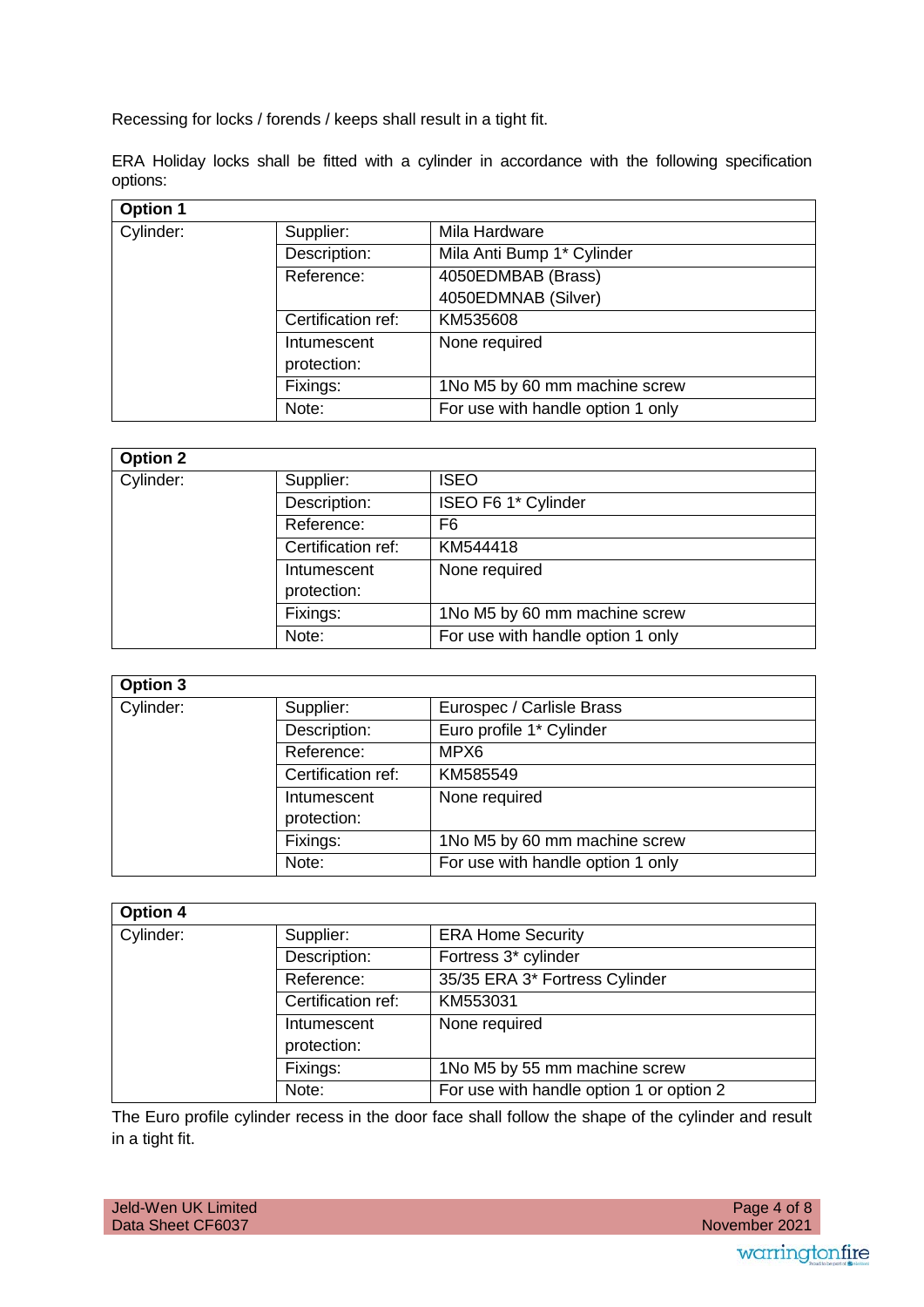Lever handles are required in accordance with the specifications below:

| <b>Option 1</b>         |                                           |
|-------------------------|-------------------------------------------|
| Supplier:               | Mila Hardware                             |
| Description:            | ProSecure                                 |
| Reference:              | E Variant 92 PZ TS007 2*                  |
| Certification ref:      | KM535608                                  |
| Material:               | Zinc alloy and steel                      |
| Overall size:           | 240 x 32mm                                |
| Lever length:           | $126$ mm                                  |
| Intumescent protection: | None required                             |
| Fixings:                | 2No. M6 x 70mm machine screws             |
| Note:                   | For use with cylinder option 1, 2, 3 or 4 |

| <b>Option 2</b>         |                                                                             |
|-------------------------|-----------------------------------------------------------------------------|
| Supplier:               | ERA Home Security / Fab & Fix                                               |
| Description:            | <b>Balmoral handle</b>                                                      |
| Reference:              | Fab & Fix Balmoral Inline Lever                                             |
| Material:               | Zinc for Hardex finishes or Aluminium for white, black & silver<br>finishes |
| Overall size:           | 243mm x 32mm                                                                |
| Lever length:           | 120 <sub>mm</sub>                                                           |
| Intumescent protection: | None required                                                               |
| Fixings:                | 2No. M5 x 70mm & 2No. M5 x 80mm machine screws                              |
| Note:                   | For use with cylinder option 4 only                                         |

# **12. Self-Closing Devices**

All doorsets are required to be fitted with a CERTIFIRE certificated self-closing device.

The exceptions are doors kept locked shut such as service access doors. Note: closers with mechanical hold-open mechanisms are not permitted to be used. Building Regulations may identify locations within domestic locations where self-closing devices are not mandatory.

The closers shall have a power rating appropriate to the leaf sizes, subject to the closer having the ability to close the door from any angle and against any latch and/ or seals fitted. The closer shall have the ability to provide a minimum size 3 closing force. Where doors are unlatched a minimum size 3 shall be maintained.

Closers shall be CE Marked against EN 1154 and categorised as grade 1 – suitable for use on fire / smoke door assemblies.

# **12a Surface mounted overhead closers**

Any CERTIFIRE approved surface mounted overhead closer may be fitted, subject to the conditions contained within the relevant certificate.

# **12b Transom Mounted and Concealed Closers**

| Jeld-Wen UK Limited |  |  |
|---------------------|--|--|
| Data Sheet CF6037   |  |  |

 November 2021 Page 5 of 8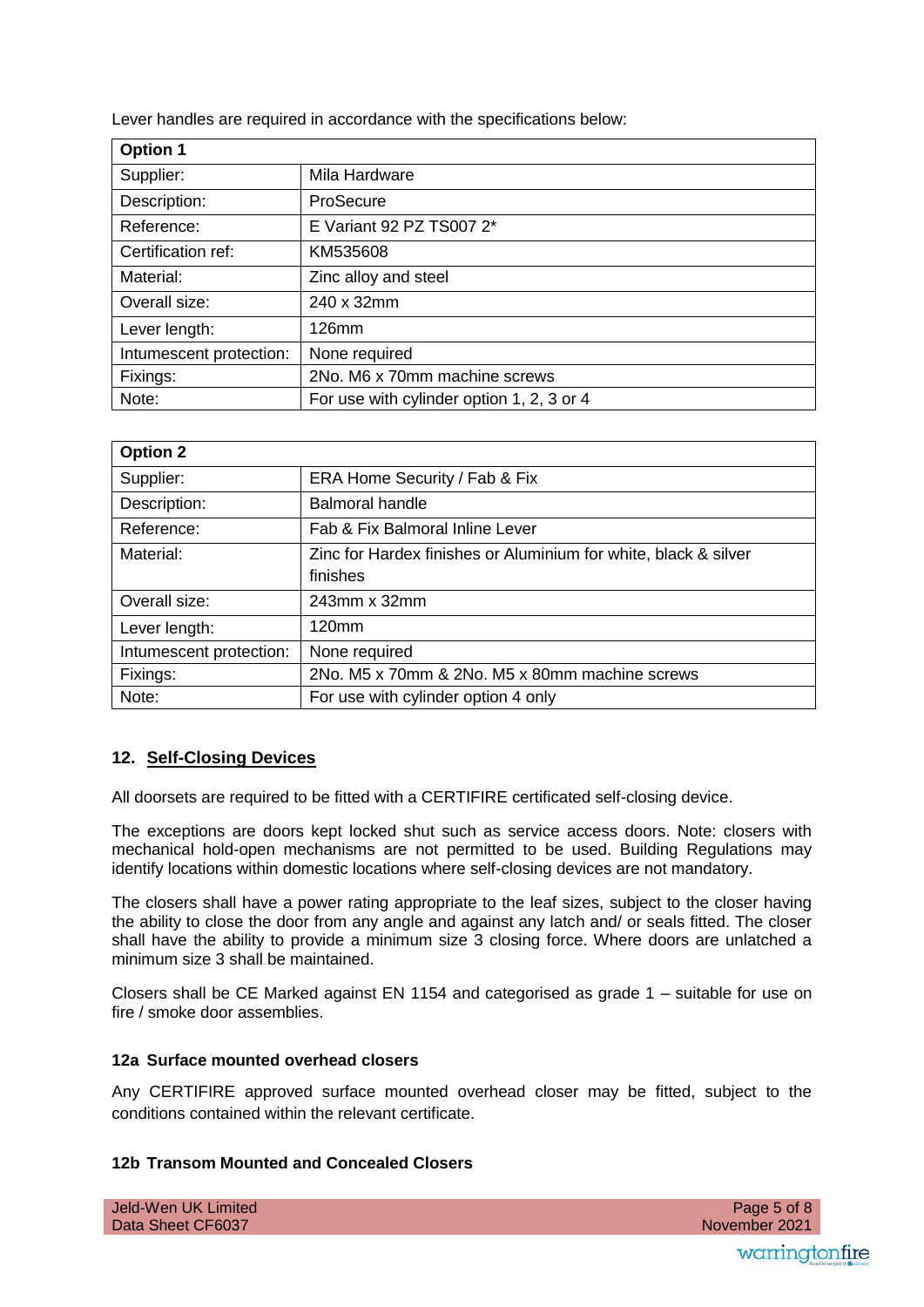Not permitted

**12c Floor Springs** 

Not permitted

# **13. Ancillary items**

**Please note that hardware items other than those discussed within this certificate of approval are not permitted.** 

# **13a Pull Handles**

Not permitted

# **13b Protection plates and signage**

Surface mounted plastic, steel, aluminium, or brass plates are acceptable on the basis that they are:

- < 2mm thick
- Do not occupy more than 20% of the door leaf in total or exceed 500mm in height for kickplates and 300mm for mid-plates, whichever is the smaller.
- Do not wrap around the vertical edges, and on the closing face do not extend beneath the door stops (generally 40-50mm narrower than door width)
- Plates/signage can be bonded with a thermally softening adhesive. Additionally, countersunk screws may be used with maximum dimensions of 4.5 mm Ø by 25 mm long.
- Plates in accordance with the rules above may be applied to one / both door leaf faces as required.

# **13c Flushbolts**

Not permitted

# **13d. Air transfer grilles**

Not permitted

# **13e. Door Viewers**

Door viewers where required shall be in accordance with the specification below:

| <b>Option 1</b>                          |                                                                                                                                          |
|------------------------------------------|------------------------------------------------------------------------------------------------------------------------------------------|
| Supplier:                                | <b>Carlisle Brass</b>                                                                                                                    |
| Description:                             | Door viewer                                                                                                                              |
| Reference:                               | SWE1000                                                                                                                                  |
| Overall dimensions:                      | 14.3 mm Ø Barrel, with a 28 mm outer view & 22 inner view dimension.                                                                     |
| Position:                                | No higher than 1590 mm from the threshold, with a minimum 200 mm<br>centre-to-centre between viewers, where a second viewer is required. |
| Intumescent<br>protection:               | None required                                                                                                                            |
| Jeld-Wen UK Limited<br>Data Sheet CF6037 | Page 6 of 8<br>November 2021                                                                                                             |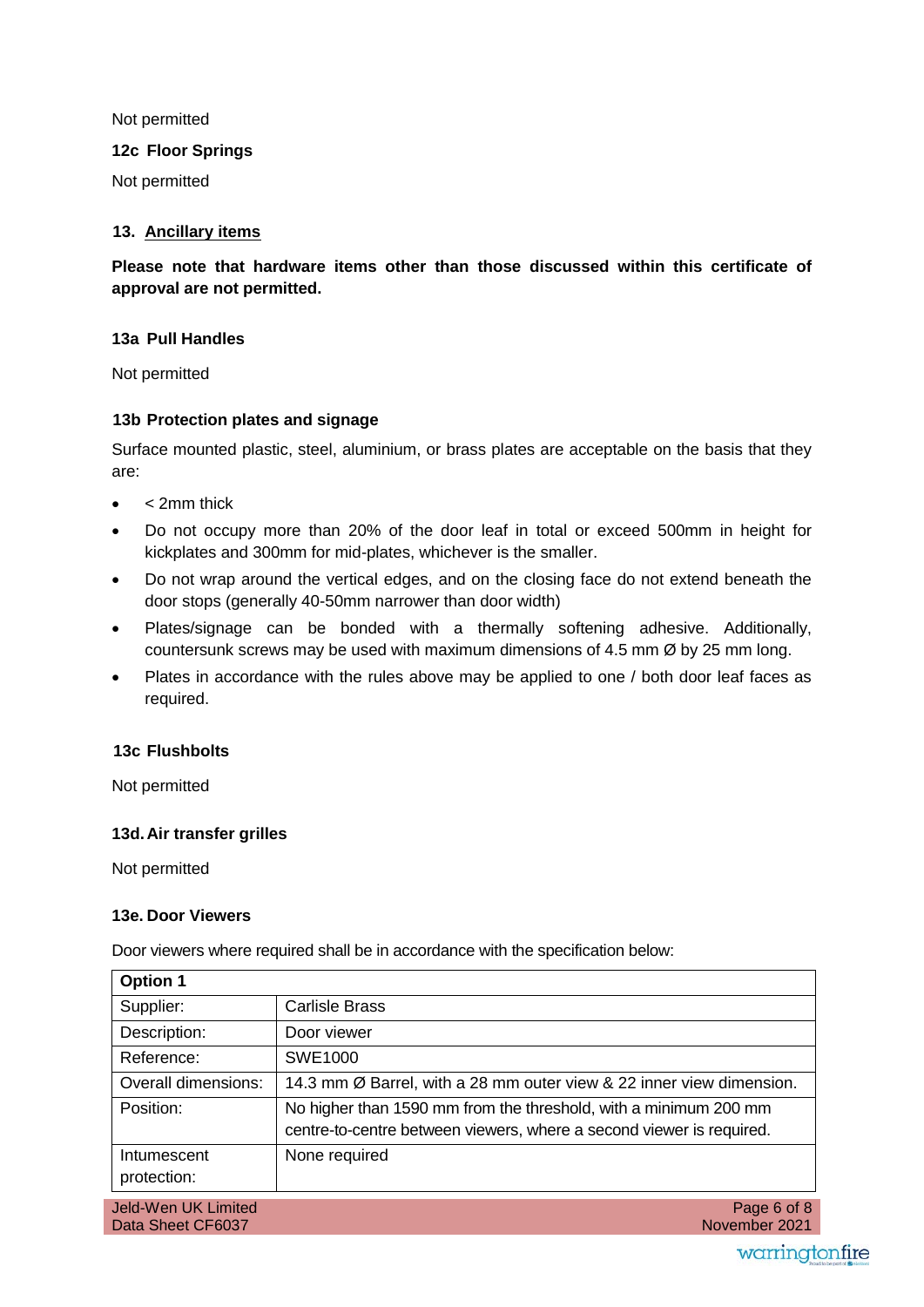| <b>Option 2</b>            |                                                                                                                                          |
|----------------------------|------------------------------------------------------------------------------------------------------------------------------------------|
| Supplier:                  | <b>Carlisle Brass</b>                                                                                                                    |
| Description:               | Door viewer                                                                                                                              |
| Reference:                 | SWE1010                                                                                                                                  |
| Overall dimensions:        | 14.3 mm Ø Barrel, with a 28 mm outer view & 22 inner view dimension.                                                                     |
| Position:                  | No higher than 1590 mm from the threshold, with a minimum 200 mm<br>centre-to-centre between viewers, where a second viewer is required. |
| Intumescent<br>protection: | None required                                                                                                                            |

Recessing for door viewers shall result in a tight fit.

# **13f. Letter Plates**

Letterplates where required shall be in accordance with the specification below:

| Supplier:                  | <b>UAP</b>                                                                                                                                                     |                 |  |
|----------------------------|----------------------------------------------------------------------------------------------------------------------------------------------------------------|-----------------|--|
| Description:               | Soterian Letterplate                                                                                                                                           |                 |  |
| Reference:                 | <b>UAP Soterian TS008 LP</b>                                                                                                                                   |                 |  |
| Certification ref:         | KM670828                                                                                                                                                       |                 |  |
| Overall                    | Aperture size:                                                                                                                                                 | 230 mm by 35 mm |  |
| dimensions:                | Cut out size:                                                                                                                                                  | 263 mm by 58 mm |  |
| Position:                  | Letterplates are to be positioned centrally within the leaf width, at a height<br>of 865 mm from the bottom of the door to the centre line of the letterplate. |                 |  |
| Quantity:                  | Maximum 1No letterplate shall be fitted to each door leaf.                                                                                                     |                 |  |
| Orientation                | Letterplates are to be installed in a horizontal orientation only.                                                                                             |                 |  |
| Intumescent<br>protection: | Supplied by the manufacturer with the letterplate                                                                                                              |                 |  |
| Fixing:                    | 6No. No.6 by 25 mm countersunk wood screws and 4No. M6 by 25 mm<br>hex socket cap bolts.                                                                       |                 |  |

# **13g. Dropseals**

Fire and Acoustic Seals Ltd., FAS45 dropseal with overall dimensions 28 mm high by 14 mm wide may be recessed to the bottom edge of CF6037 door leaves.

Alternatively Lorient LAS8001si dropseal with overall dimensions 35 mm high by 15 mm wide may be recessed to the bottom edge of CF6037 door leaves.

Where dropseals are fitted, the recess for a dropseal may be formed on site by NON-CERTIFIRE approved staff. Care must be taken to ensure all fitting instructions are followed, including any constraints imposed by the CERTIFIRE certificate.

Note: Threshold gaps as stated in Section 3 are to be maintained

# **13h. Threshold Plates**

Not permitted

Jeld-Wen UK Limited Data Sheet CF6037